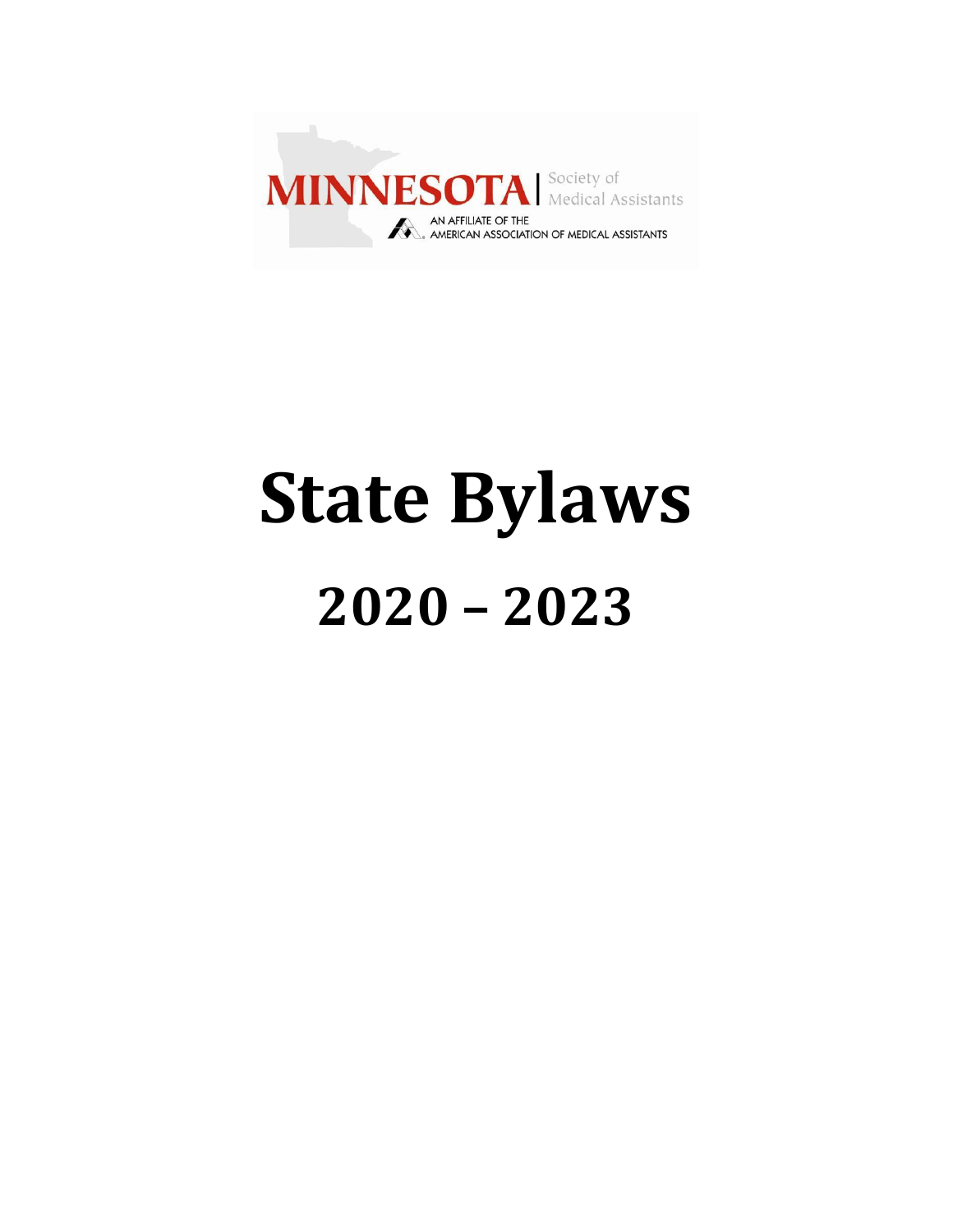## **Table of Contents**

| ARTICLE IX: OFFICERS, TERMS OF OFFICE, VACANCY, AND REMOVAL FROM |  |
|------------------------------------------------------------------|--|
|                                                                  |  |
|                                                                  |  |
|                                                                  |  |
|                                                                  |  |
|                                                                  |  |
|                                                                  |  |
|                                                                  |  |
|                                                                  |  |
|                                                                  |  |
|                                                                  |  |

Legend:

AAMA: American Association of Medical Assistants Society: Minnesota Society of Medical Assistants HOD: House of Delegates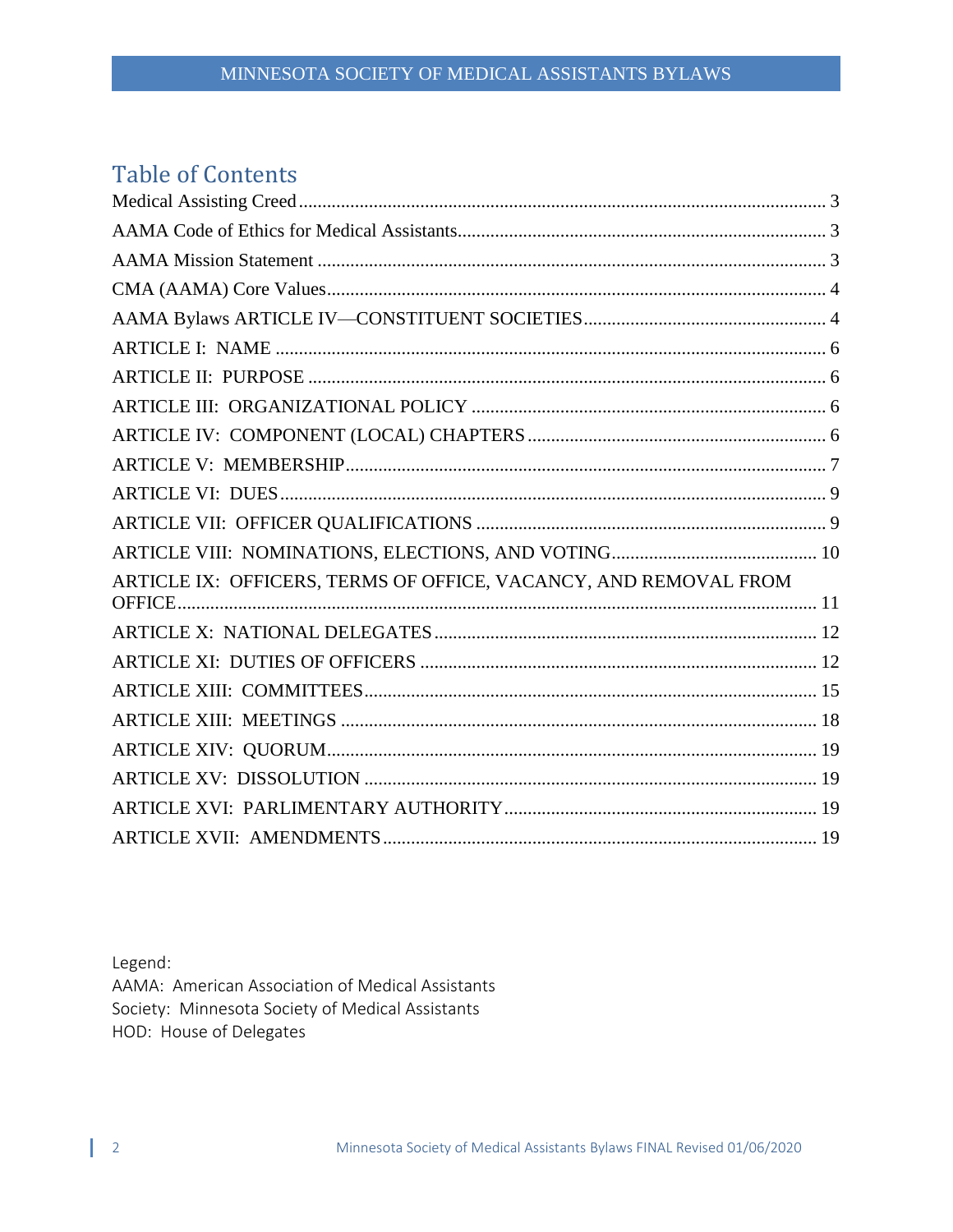# <span id="page-2-0"></span>Medical Assisting Creed

The Medical Assisting Creed of the AAMA sets forth medical assisting statements of belief:

- I believe in the principles and purposes of the profession of medical assisting.
- I endeavor to be more effective.
- I aspire to render greater service.
- I protect the confidence entrusted to me.
- I am dedicated to the care and well-being of all people.
- I am loyal to my employer.
- I am true to the ethics of my profession.
- I am strengthened by compassion, courage, and faith.

# <span id="page-2-1"></span>AAMA Code of Ethics for Medical Assistants

The AAMA Code of Ethics for medical assistants sets forth principles of ethical and moral conduct as they relate to the medical profession and the particular practice of medical assisting.

Members of the AAMA dedicated to the conscientious pursuit of their profession, and thus desiring to merit the high regard of the entire medical profession and the respect of the general public which they serve, do pledge themselves to strive always to:

- A. Render service with full respect for the dignity of humanity.
- B. Respect confidential information obtained through employment unless legally authorized or required by responsible performance of duty to divulge such information.
- C. Uphold the honor and high principles of the profession and accept its disciplines.
- D. Seek to continually improve the knowledge and skills of medical assistants for the benefit of patients and professional colleagues.
- E. Participate in additional service activities aimed toward improving the health and wellbeing of the community.

## <span id="page-2-2"></span>AAMA Mission Statement

The mission of the American Association of Medical Assistants® is to provide the medical assistant professional with education, certification, credential acknowledgment, networking opportunities, scope-of-practice protection, and advocacy for quality patient-centered health care.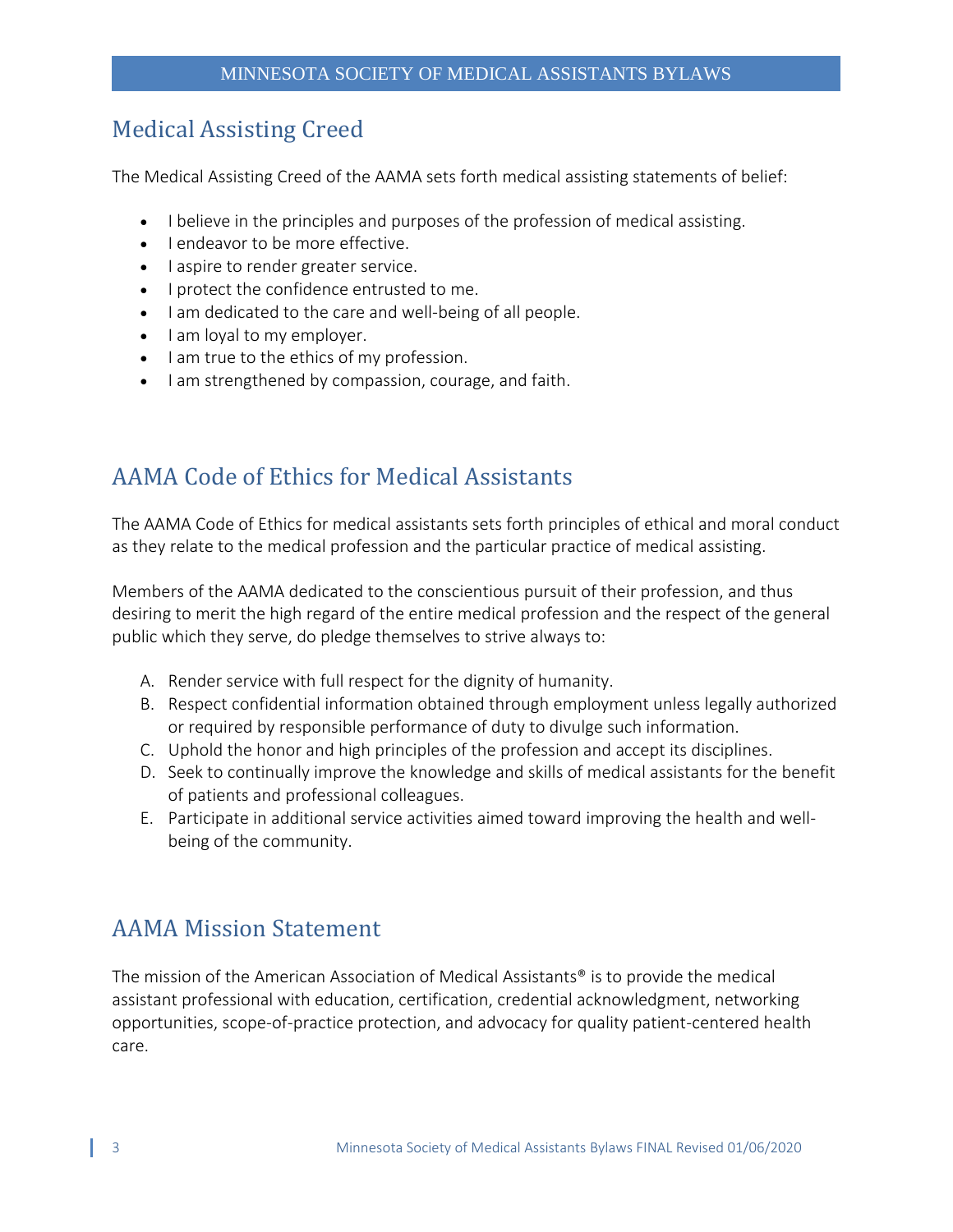# <span id="page-3-0"></span>CMA (AAMA) Core Values

Actively participate in the delivery of quality health care. *Promote patient safety and well-being.* 

Contribute to a positive health care experience for patients. *Demonstrate integrity and respect and protect patient confidentiality.*

Advocate the essential value of certification and continuing education. *Embrace change, growth, and learning.* 

## <span id="page-3-1"></span>AAMA Bylaws ARTICLE IV—CONSTITUENT SOCIETIES

Constituent Societies are those medical assistant associations of states, territories, or insular possessions of the United States of America which are, or may be, incorporated to form the AAMA.

SECTION 1. Such an association may become a Constituent Society of the AAMA when its Bylaws are approved by the Board of Trustees of the AAMA.

SECTION 2. When applying for affiliation, a society shall submit five copies of its Bylaws to the Chair of the Board of Trustees.

SECTION 3. Following approval of the Bylaws, the Chair of the Board of Trustees shall notify the association of its affiliation with the AAMA as a Constituent Society.

SECTION 4. Constituent Societies' Bylaws shall not be in conflict with the AAMA Bylaws. The AAMA Bylaws shall supersede those of a Constituent Society.

SECTION 5. Constituent Societies which have been approved by the Board of Trustees at least 90 days prior to an annual conference shall be entitled to representation in the House of Delegates (HOD) at that meeting as provided in Article XV, Section 2C.

SECTION 6. A Constituent Society found guilty of any conduct or action deemed in violation of the Code of Ethics or the AAMA Bylaws shall be subject to revocation of its charter by a threefourths vote of the Board of Trustees.

SECTION 7. Constituent Society Bylaws must be in strict conformity with the mandated sections of the AAMA Bylaws: Name and Affiliation, Purpose, Organizational Policy, Membership, Dues, Reciprocity of Membership, Delegates/Alternates representation to the House of Delegates, Dissolution. It will be the responsibility of the AAMA to notify Constituent Societies of any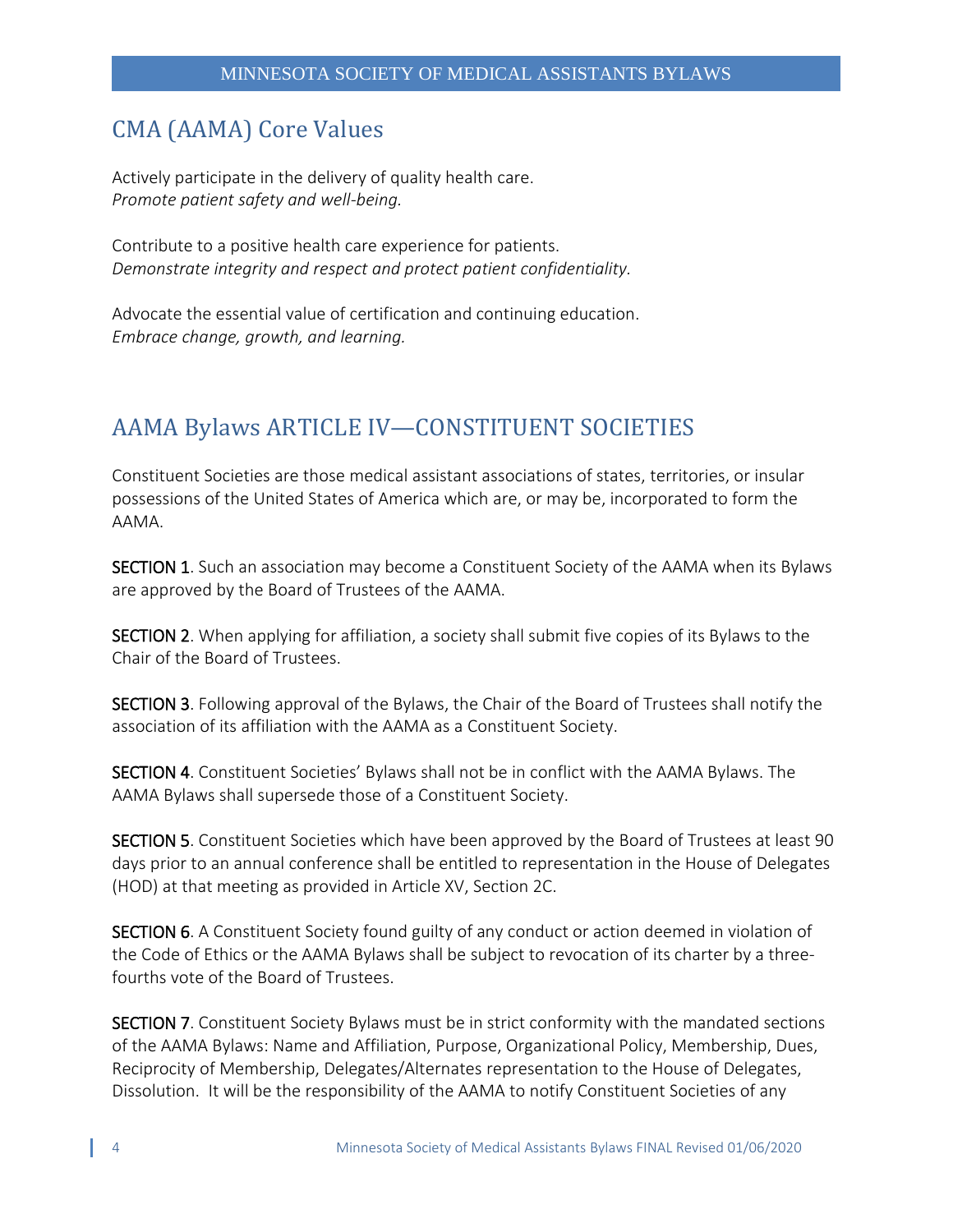## MINNESOTA SOCIETY OF MEDICAL ASSISTANTS BYLAWS

changes in those mandated Bylaws. It will be the responsibility of the Constituent Societies to make the mandated changes with copies of revised Bylaws returned to the AAMA within 30days of notification. Any action taken by a State Society that is inconsistent with such mandated language shall be immediately null and void and of no effect. Constituent Societies not in conformity with the mandated sections of the AAMA Bylaws 30 days prior to the opening of the AAMA House of Delegates shall not be allowed Delegate representation at the AAMA House of Delegates. Constituent Societies not in conformity with the mandated sections of the AAMA Bylaws shall be notified of the nonconformity 90 days prior to the opening of the House of Delegates. Notification of the potential loss of Delegate representation shall be sent to the State Society's President, President-Elect, and Secretary-Treasurer (certified mail, return receipt requested). For those State Societies that do not come into compliance at least30 days prior to the opening of the AAMA HOD, notification of the loss of Delegate representation shall be sent to the State Society's President, President-Elect, and Secretary-Treasurer (certified mail, return receipt requested), and the AAMA President, Speaker of the House, Vice Speaker of the House, and the AAMA Chief Executive Officer by the Chair of the AAMA Bylaws Committee within five business days after the designated deadline.

SECTION 8. In the event of dissolution of a Constituent Society, a final accounting of finances shall be due in the AAMA Executive Office no later than 90 days after said state is dissolved.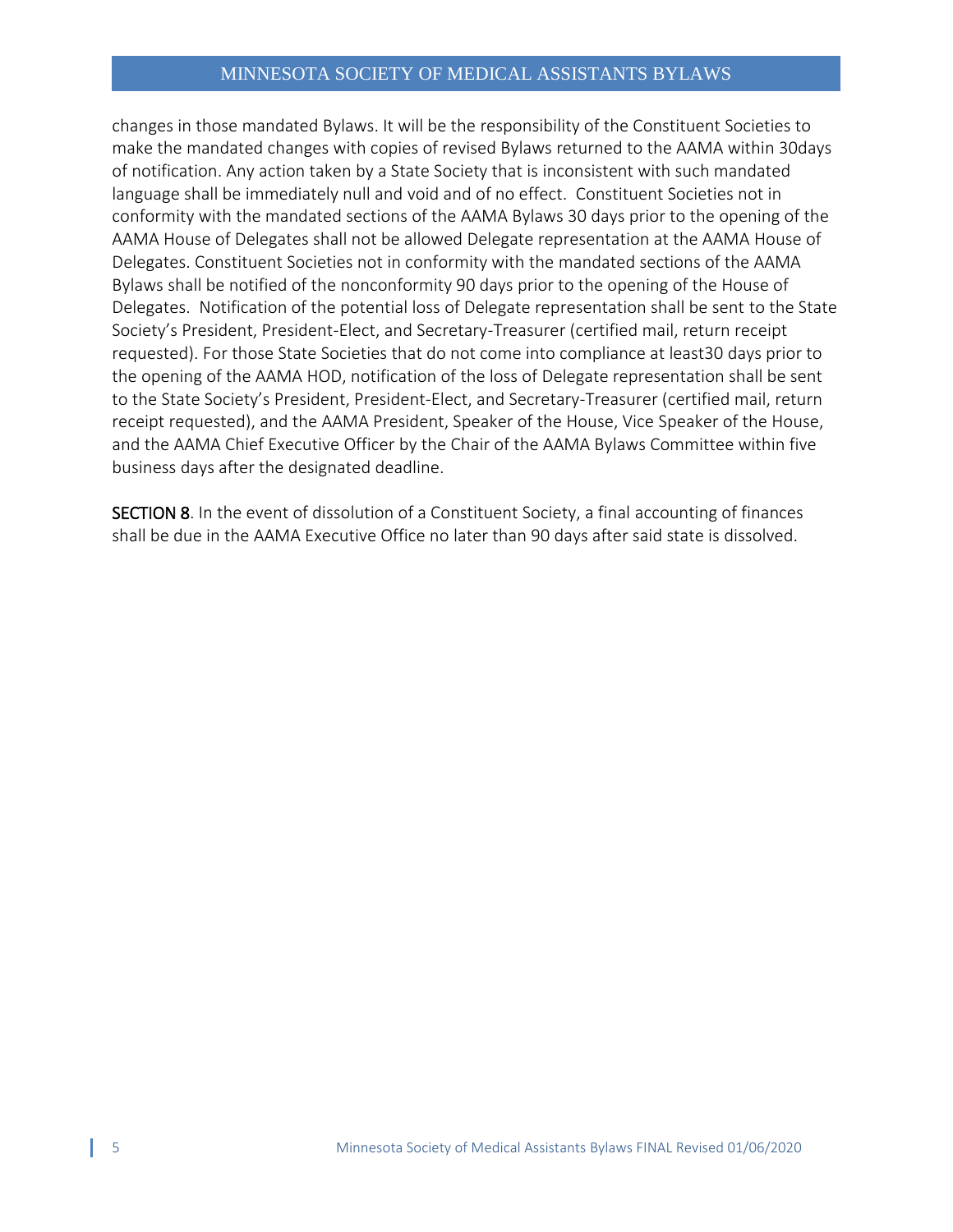## <span id="page-5-0"></span>ARTICLE I: NAME

The name of the organization shall be Minnesota Society of Medical Assistants (MSMA), hereinafter referred to as the Society. It is a constituent society affiliated with the American Association of Medical Assistants (AAMA), hereinafter known as AAMA, and made up of component chapters.

## <span id="page-5-1"></span>ARTICLE II: PURPOSE

The purpose of the Society is to enable medical assisting professionals to enhance and demonstrate the knowledge, skills and professionalism required by employers and patients; protect medical assistants' right to practice; and promote effective, efficient health care delivery through optimal use of multiskilled CMAs (AAMA).

## <span id="page-5-2"></span>ARTICLE III: ORGANIZATIONAL POLICY

The Society is hereby declared to be nonprofit. It is not nor shall it ever become a trade union or a collective bargaining agency. No person otherwise qualified for membership in this Society shall be denied membership. No person who participates in the activities and organizations whose purpose is to overthrow the government of the United States shall be a member of this Society.

## <span id="page-5-3"></span>ARTICLE IV: COMPONENT (LOCAL) CHAPTERS

Component chapters are those chapters of medical assistants within the geographical limits of a constituent society and they shall be under the jurisdiction of the constituent society.

- A. All component chapters are governed by these state bylaws.
- B. If in any locality there are five (5) or more persons eligible for active membership, they may organize a local group and become a component chapter of the Society.
- C. When applying for affiliation, the local group shall submit to the State President: geographic boundaries of the local chapter, name of the chapter, chapter officers, list of current members that should be changed to the new chapter.
- D. A component chapter found guilty of any conduct or action deemed in violation of the Code of Ethics or the bylaws of the Society, shall be subject to the revocation of its chapter by a three-fourths (3/4) vote of the Executive Board of the Society (see page 14 for Executive Board explanation).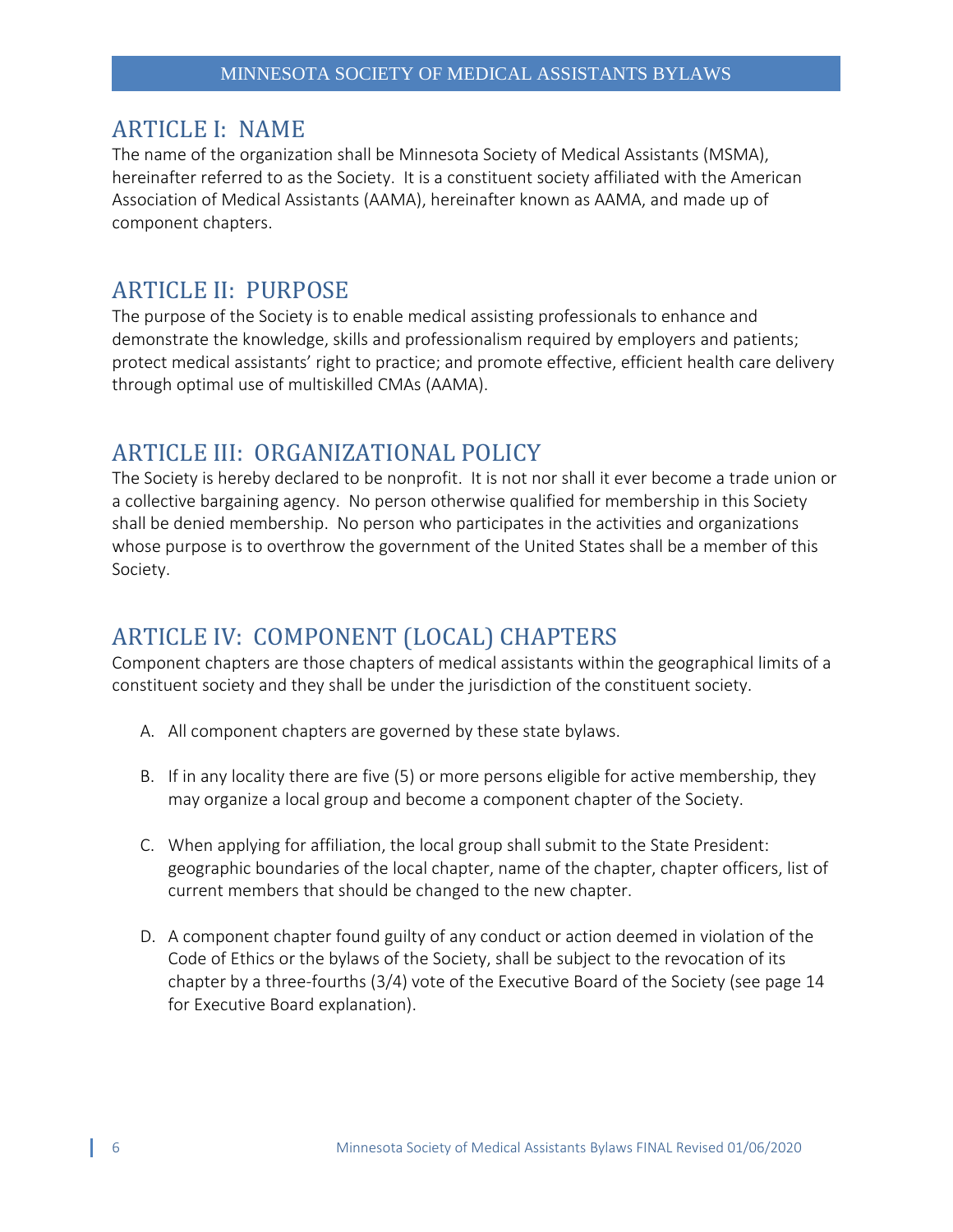## <span id="page-6-0"></span>ARTICLE V: MEMBERSHIP

## *Section I: Membership Classes*

There shall be seven (7) classes of membership: Active, Affiliate, Sustaining, Associate, Student, Honorary, and Life.

- A. Membership in a component chapter, a constituent society, and AAMA shall be required for all classes, except honorary, unless there is no constituent society and/or component chapter in the area. A member residing in an area in which there is no component chapter, shall be considered a member-at-large.
- B. No other membership or quasi-membership classes shall be permitted by a component chapter or constituent society.

## *Section II: Qualifications*

- A. **ACTIVE:** an active member shall be one of the following:
	- 1. A CMA (AAMA) holding current credential status whose CMA (AAMA) credential has not been revoked as provided by the AAMA Certifying Board of Disciplinary Standards and Procedures for the CMA (AAMA). (see [www.aama-ntl.org\)](http://www.aama-ntl.org/).
	- 2. Anyone who was an active member on December 31, 1987, who has never been a CMA (AAMA), and who has maintained continuous active membership. Continuous active membership shall be defined as having dues postmarked or submitted electronically to the AAMA Executive Office by December 31 (the controlling time is that of sending, not that of receiving).
	- 3. Eligible to vote, to hold office, chair a committee, or serve as a delegate.
- B. AFFILIATE: an affiliate member shall be one who is not eligible for another category of membership but who is interested in the profession of Medical Assisting.
- C. SUSTAINING: a sustaining member shall be anyone who has been an active or associate member for at least two (2) years and who has retired from medical assisting is eligible for sustaining membership. This membership shall be forfeited if not renewed annually.
- D. ASSOCIATE: an associate member shall be any medical assistant who is not yet a CMA (AAMA) and who does not fall under any other category.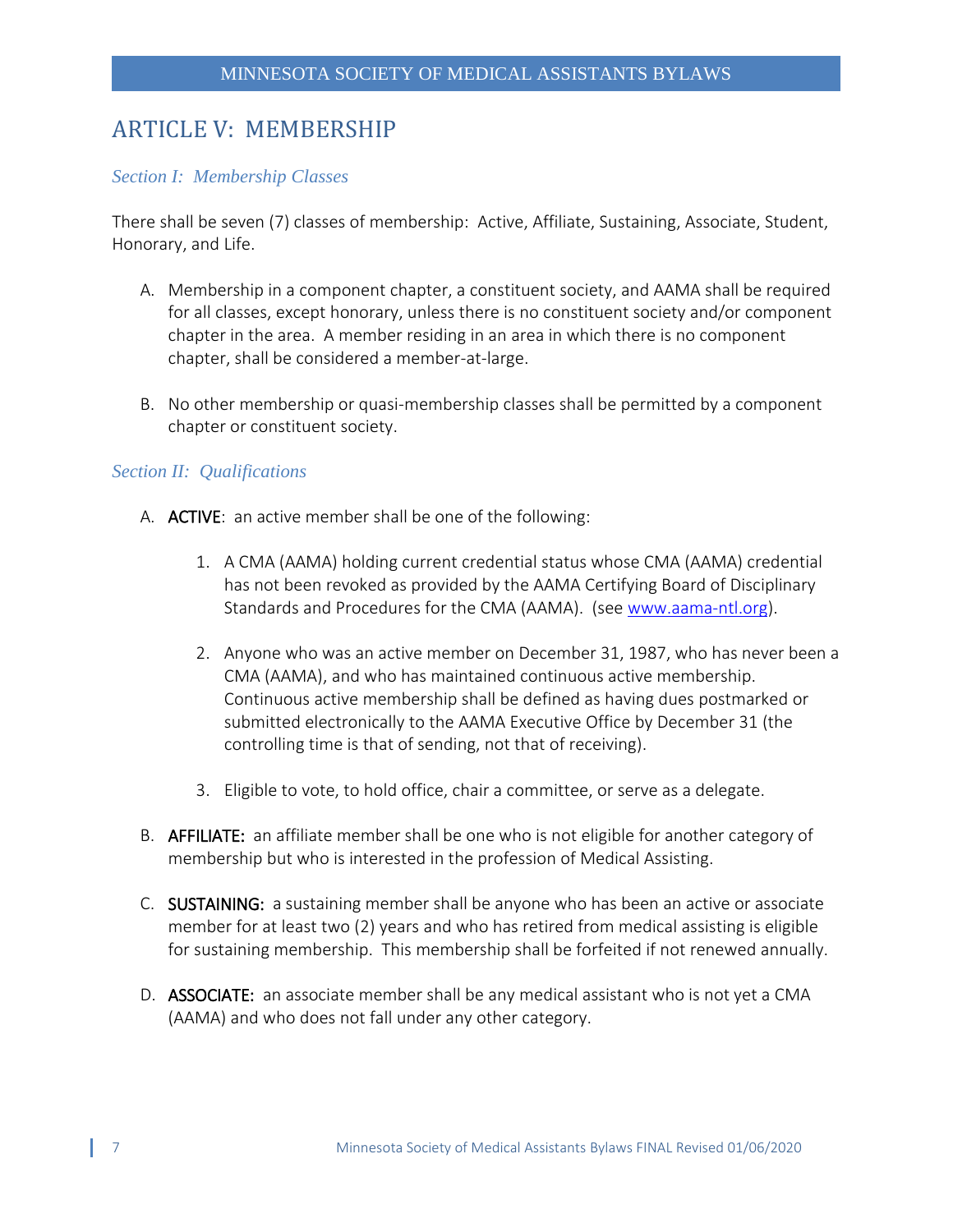- E. STUDENT: a student member:
	- 1. Shall be enrolled in a medical assisting program.
	- 2. May choose a two-year student membership term or a one-year student membership term.
		- a) After a two-year student membership term, the member is then eligible only for either associate membership or active membership (if the member meets the active membership requirements).
		- b) After a one-year student membership term, the member is eligible for a second year of student membership as long as the member renews during the member's one-year student membership term. After the second-year of student membership, the member is then eligible only for either associate membership or active membership (if the member meets the active membership requirements).
		- c)No member is eligible for more than a total of two consecutive years of student membership.
- F. **HONORARY:** an honorary member shall be one who is not eligible for active membership but has made an outstanding contribution to this Society. Conferral of honorary membership shall require a quorum vote (see page 20) by ballot of the voting membership at the Society annual meeting. The name of a candidate, together with a statement outlining his/her contribution shall be submitted to the Executive Committee at least sixty (60) days prior to the annual meeting.
- G. LIFE: a life member shall be an active member who has had life membership conferred by a quorum vote of the voting membership at the Society annual meeting conference for outstanding service to the Society. Only one life membership may be conferred in any year. Nominations, including a letter of recommendation, shall be submitted to the Executive Committee thirty (30) days prior to the Society annual meeting.

## *SECTION III: Privileges*

Active and life members who are CMAs (AAMA) holding current status are eligible to serve as committee chairs, delegates, and officers.

## *SECTION IV: Revocation*

Any member who has had their CMA credential revoked by the Certifying Board as provided by the AAMA Certifying Board Disciplinary Standard and Procedures for CMAs (see [www.aama](http://www.aama-ntl.org/)[ntl.org\)](http://www.aama-ntl.org/), will immediately lose their membership and all privileges attached thereto and shall not be allowed reinstatement, unless the revocation of the credential is rescinded by the Certifying Board. No refund of any dues amount paid will be made.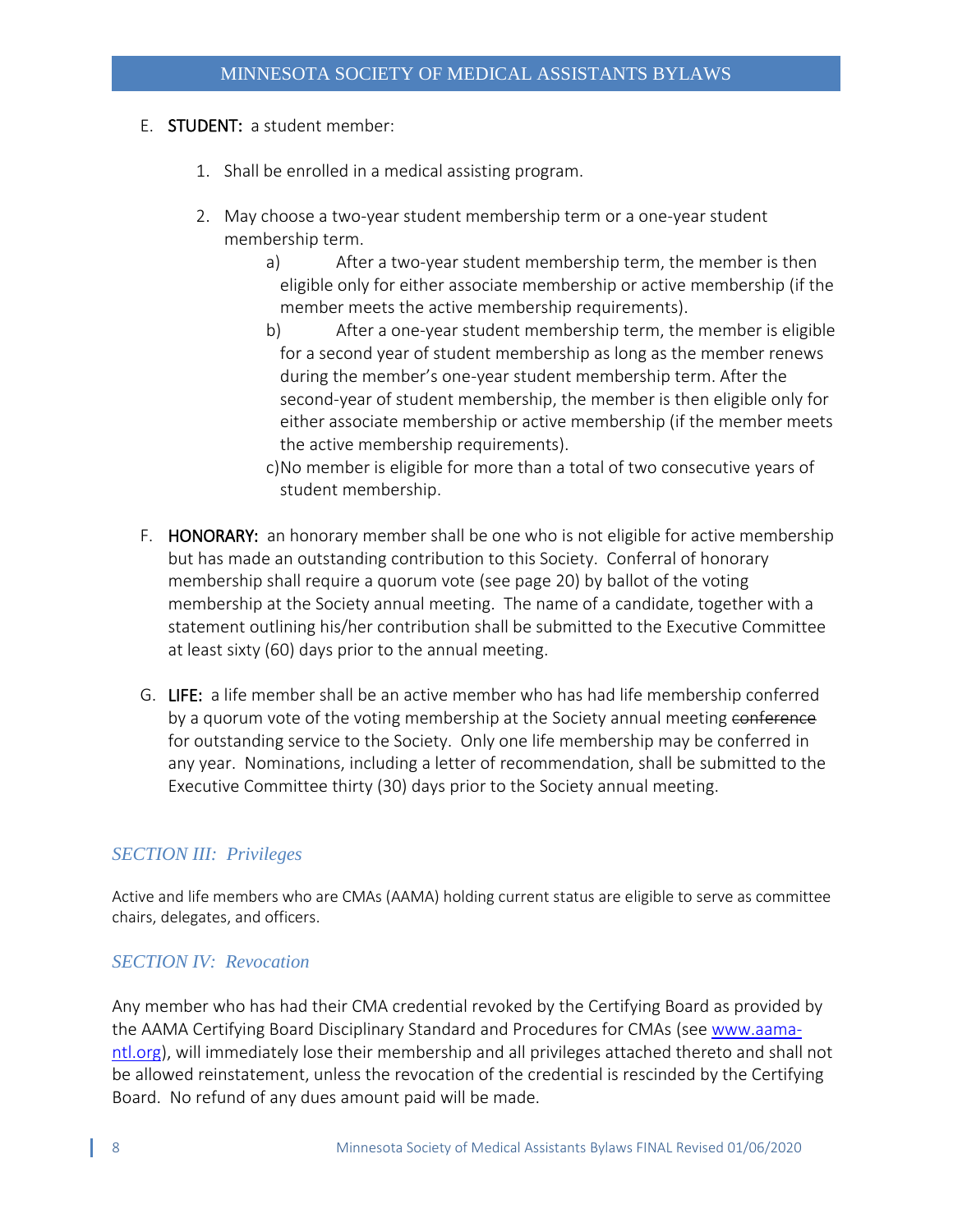## <span id="page-8-0"></span>ARTICLE VI: DUES

#### *Section I: General Information*

Dues for all classes of Society membership shall be as fixed by the membership upon recommendation of Executive Committee, plus the designated AAMA dues. Dues shall become due and payable on November 1 and shall be delinquent if not postmarked or submitted electronically to the AAMA Executive Office by December 31 (the controlling time is that of sending, not that of receiving).

Membership belongs to the individual and shall be nontransferable.

- A. Full dues will be assessed for active, associate, and affiliate members.
- B. One-half dues will be assessed for sustaining members.
- C. Student members' dues will be assessed as determined by the AAMA.
- D. Life and honorary members are not required to pay dues.

#### *Section II: New Members*

Dues for new members joining on or after September 1 shall be credited to the following year.

#### *Section III: Delegate Eligibility*

To serve as a Delegate, an Alternate, an Officer, or a Trustee, a member's dues shall be postmarked or submitted electronically to the AAMA Executive Office by December 31 (the controlling time is that of sending, not that of receiving).

Officers and Trustees must maintain current membership during their terms of office.

#### *Section IV: Reciprocity*

The Society and its component chapters shall offer reciprocity to members transferring membership from one constituent society and/or component chapter. The transferring member shall present proof of current AAMA membership status.

## <span id="page-8-1"></span>ARTICLE VII: OFFICER QUALIFICATIONS

#### *Section I: Officers*

A. The elected officers of this Society shall be as follows: President, President-Elect, Secretary, Treasurer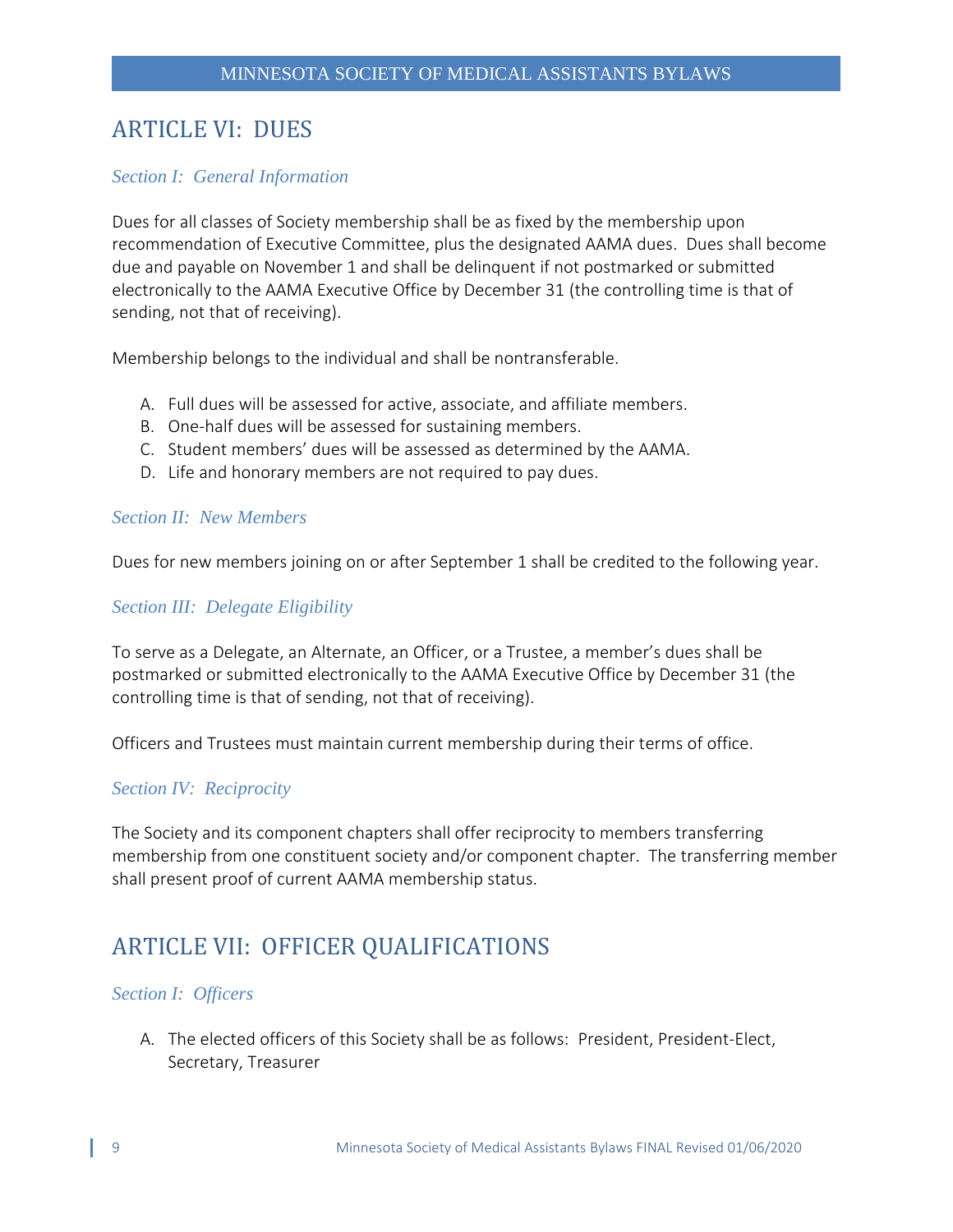## *Section II: Qualifications*

A candidate for office shall be a CMA(AAMA) holding current status and shall:

A. be an Active or Life member whose membership has not been revoked, as delineated in Article VI, Section 4;

B. submit qualifications for office and written consent to serve to the Chair of the Nominating Committee, postmarked by the designated deadline, except for nominations from the floor.

#### *Section III: Additional Qualifications and Requirements for Specific Offices*

- A. A candidate for President-Elect shall have served as President, President-Elect, or Vice President of a component chapter.
- B. A candidate for Secretary or Treasurer shall have served as a Secretary or Treasurer of a component chapter. Treasurer must be bond eligible.
- C. The candidate for President-Elect and President must attend the National Conference as delegates, if elected (see page 12 for more information).

## <span id="page-9-0"></span>ARTICLE VIII: NOMINATIONS, ELECTIONS, AND VOTING

#### *Section I: Nominations*

- A. The Immediate Past President shall serve as Nominating Chair.
- B. The Nominating Chair shall be responsible for soliciting, screening, and presenting a slate of nominees for office in accordance with Article VII of these bylaws.
- C. In order to be considered by the Nominating Chair, the names and qualifications of proposed members for elective office and delegates shall be submitted by the component chapters to the Nominating Chair sixty (60) days prior to the Society annual meeting.
- D. The Nominating Chair shall examine the qualifications, determine the eligibility of such members for office, and provide the membership with this slate of candidates thirty (30) days prior to the annual meeting.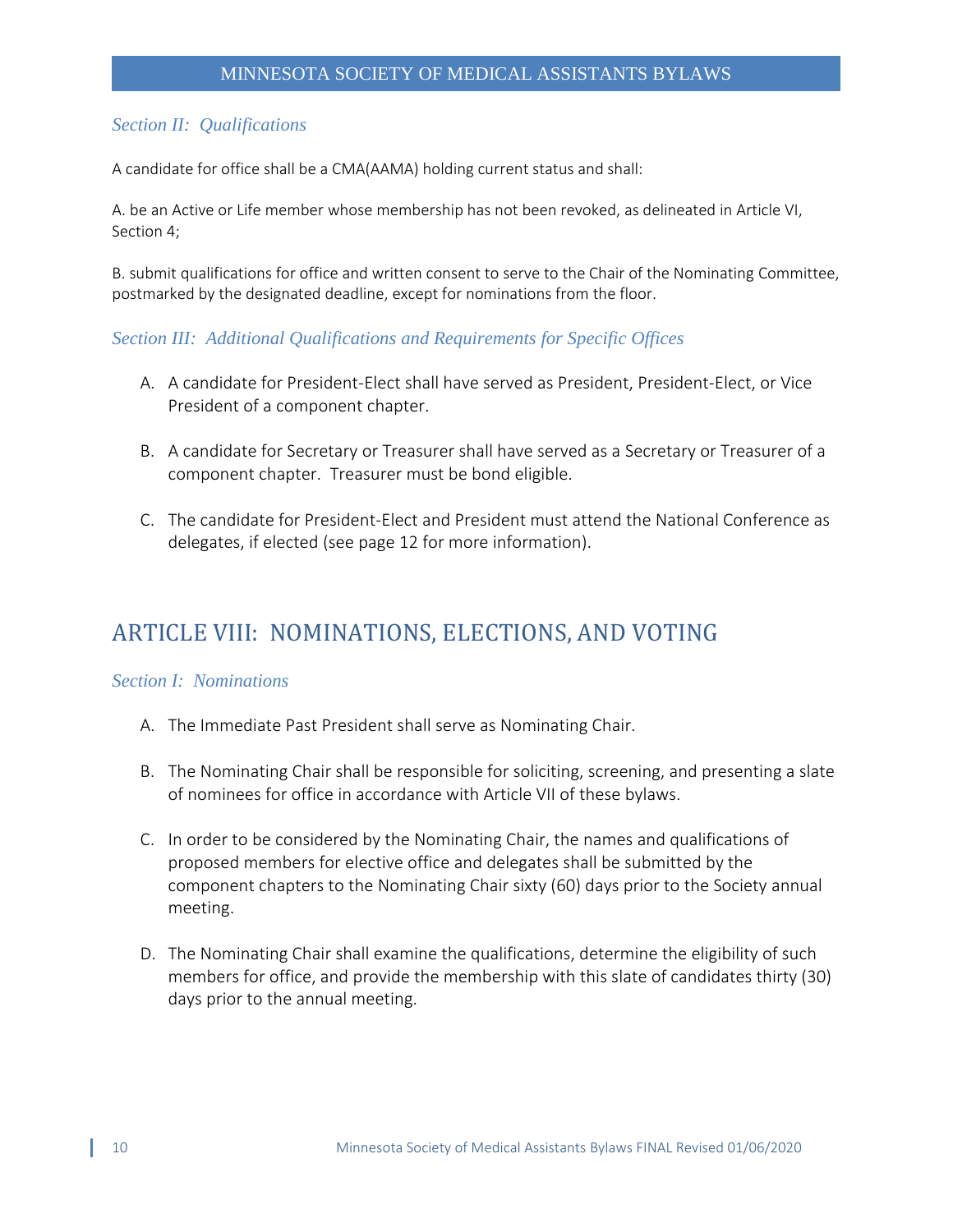#### *Section II: Elections*

- A. Officers shall be elected by ballot and a majority vote of the total voting power of the members shall elect.
- B. Additional nominations may be made from the floor provided nominees comply with the eligibility requirements.
- C. If a state of emergency precludes the holding of a Society annual meeting, the Executive Board shall supervise and conduct an election by mail.
- D. In case of a tie, a revote shall be taken on those tied for the office, with a majority vote required to elect the officer.

#### *Section III: Voting*

All voting members are eligible to cast a vote at the Society annual meeting. Members have the opportunity to vote by an absentee ballot. An absentee ballot must be requested in writing thirty (30) days prior to the annual meeting to the Nominating Chair and must be postmarked for return within ten (10) days of the Society annual meeting. See the guidelines written by the Nominating Chair for further details.

## <span id="page-10-0"></span>ARTICLE IX: OFFICERS, TERMS OF OFFICE, VACANCY, AND REMOVAL FROM OFFICE

## *Section I: Term of Office*

- A. The term of office for President, President-Elect, and Immediate Past President shall be a two (2) year term, or until their successors are elected.
- B. The Secretary and Treasurer shall be a two (2) year term with alternating election years, or until their successors are elected.
- C. Officers shall assume office at the close of the Society annual meeting at which they are elected.

#### *Section II: Vacancies in Office*

A. In the event of a vacancy in office of President-Elect, the office shall remain vacant until the next Society annual meeting when a President shall be elected.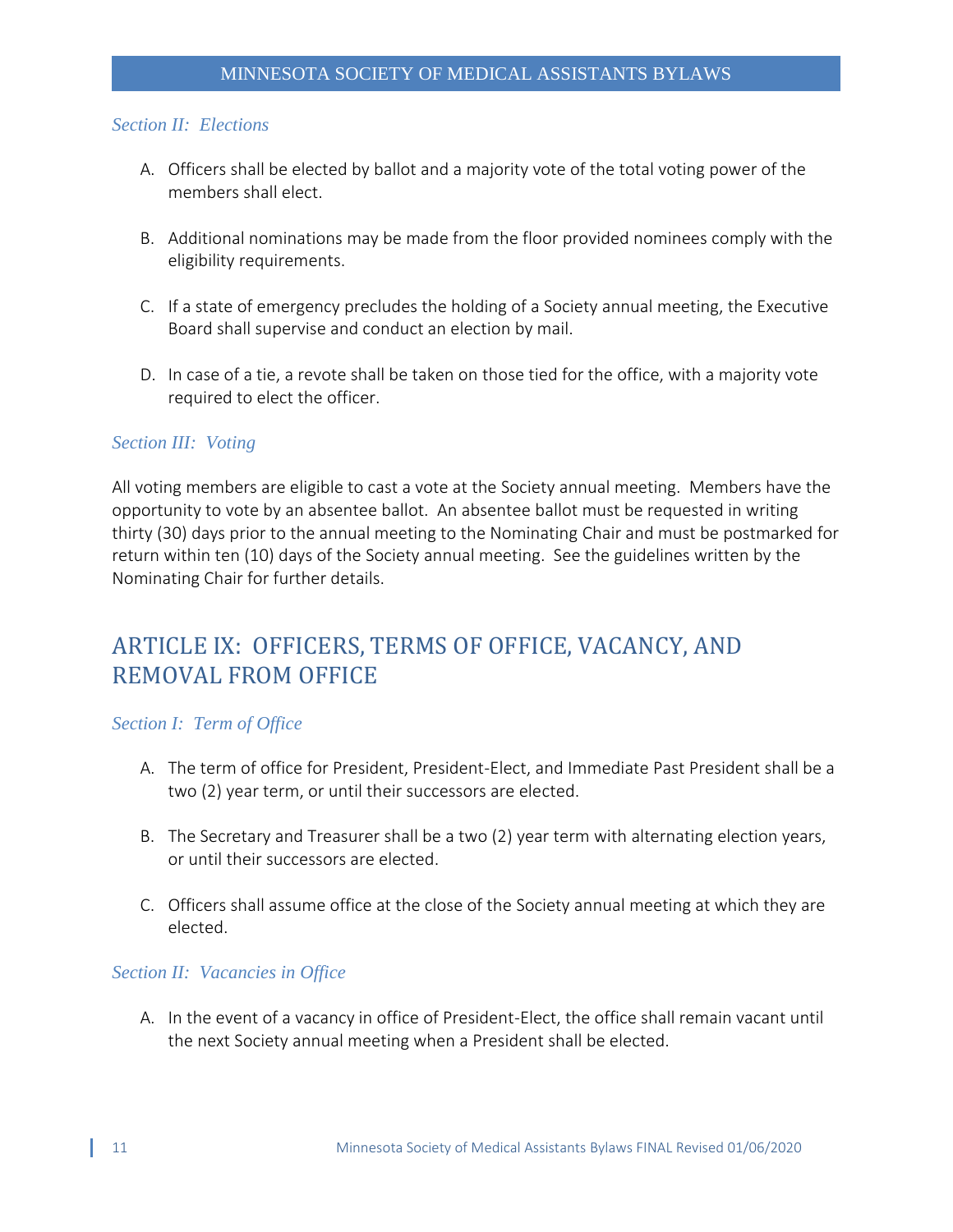B. In the event of a vacancy in any other office not provided elsewhere in these Bylaws, the Executive Committee may appoint a member to serve the unexpired term. This member shall meet the qualifications described in Article IX.

## *Section III: Removal from Office*

A. An officer who fails to perform the required duties, or gives just cause for removal from office, shall be removed from office by the Executive Board.

## <span id="page-11-0"></span>ARTICLE X: NATIONAL DELEGATES

Delegates and alternate representation of this Society to the AAMA House of Delegates (HOD) shall be elected at the Society annual meeting. Delegate candidates must submit a letter of intent to the Nominating Chair to run for this position.

Delegates are mandated to attend the complete House of Delegates.

Representation of this Society in the AAMA HOD shall be in accordance with the Bylaws of the AAMA as follows:

- A. Delegates and alternates shall be active or AAMA life members whose membership has not been revoked, as delineated in the AAMA Bylaws.
- B. The number of delegates shall be determined by the constituent society's total active and associate membership of the membership year prior to the date on which names of delegates and alternates shall be submitted to the Speaker of the House.
- C. Delegates and alternates shall be elected to serve one year from the opening of the HOD for the elected year until the opening of the HOD the following year.
- D. The names of delegates and alternates shall be submitted to the AAMA Executive Office at least 90 days prior to the AAMA Annual Meeting of the House of Delegates.

## <span id="page-11-1"></span>ARTICLE XI: DUTIES OF OFFICERS

## *Section I: General Information*

In addition to the duties set forth in these Bylaws, officers shall perform such duties as are implied by their respective offices and are consistent with standard parliamentary procedures.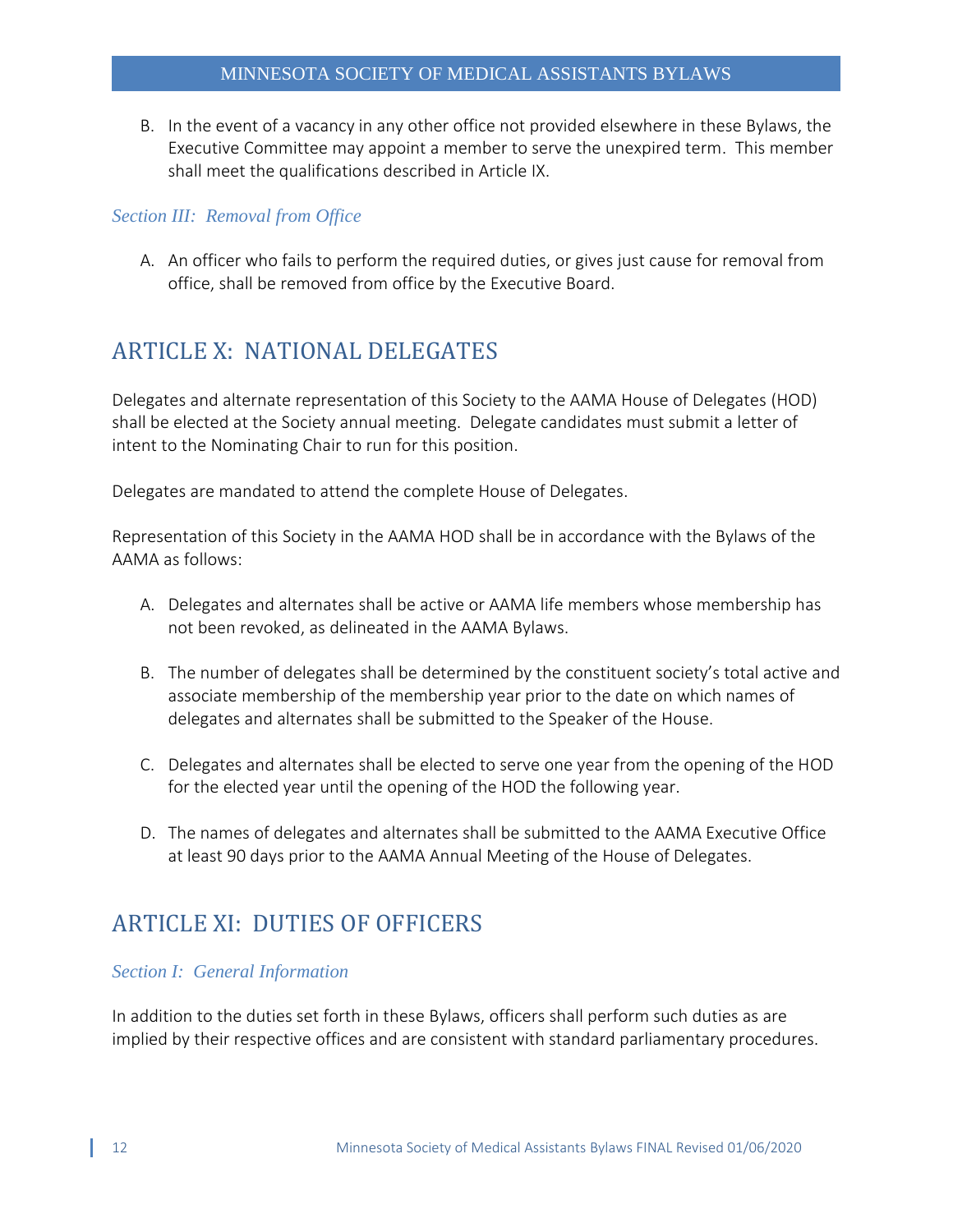## *Section II: President*

- A. Preside at all Executive Board, Executive Committee, and Society meetings.
- B. Serve ex-officio on all committees, except the Nominating Committee.
- C. Attend the AAMA National Conference as a delegate.
- D. Appoint the standing committee chairs and secure their consent to service, subject to approval of the Executive Board by the time of the Society annual meeting.
- E. Appoint committee members to fill vacancies during their term.
- F. Mentor President-Elect with their duties throughout their term.
- G. Perform such other duties as usually pertain to this office.

#### *Section III: President-Elect*

- A. Attend all Executive Board, Executive Committee, and Society meetings.
- B. Assist the President and Executive Board in their duties throughout their term.
- C. Assume the duties of the President in the absence of the President.
- D. Attend the National Conference as a delegate.
- E. Automatically succeed to the office of President at the end of the term as President-Elect.

#### *Section IV: Immediate Past President*

- A. Attend all Executive Board, Executive Committee, and Society meetings.
- B. Assist the President and Executive Board in their duties throughout their term.
- C. Serve as Nominating Chair.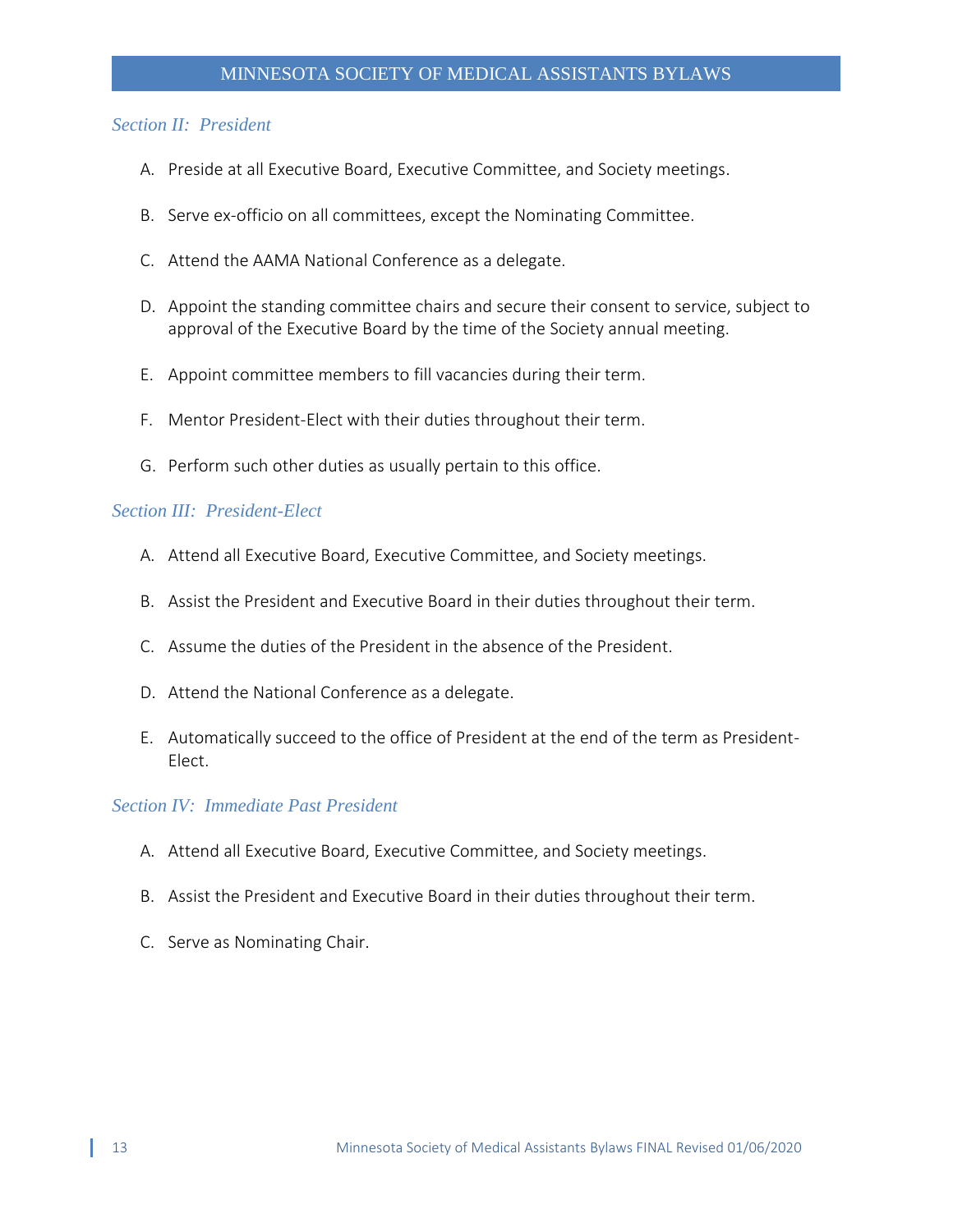#### *Section V: Secretary*

- A. Attend all Executive Board, Executive Committee, and Society meetings.
- B. Record and retain the minutes of all Executive Board, Executive Committee, and Society meetings, and submit to the Society Publicity Chair within ten (10) days of the meetings.
- C. Conduct all correspondence relating to the Society, including notices of all meetings.
- D. Present at Society meetings, or earlier if requested by the Executive Board, a detailed report of all meeting minutes.

#### *Section VI: Treasurer*

- A. Treasurer must be bond eligible.
- B. Attend all Executive Board, Executive Committee, and Society meetings.
- C. Be custodian of all monies, securities, and valuable papers of the Society.
- D. Keep detailed account of the receipts and disbursements of the Society and make periodic reports to the Society.
- E. Pay monies out of the treasury only upon receipt of bills, vouchers, and signed expense forms of the Society.
- F. Have the accounts of the Treasury complete for audit and provide to the Executive Board no later than thirty (30) days prior to the Society annual meeting.
- G. Present at Society meetings, or earlier if requested by the Executive Board, a detailed report of all transactions.
- H. Chair the Budget and Finance Committee.
- I. Audit the component chapter financial accounts at all Society meetings.

#### *Section VII: Executive Board*

- A. Consists of the President, President-Elect, Secretary, Treasurer, and Immediate Past President.
- B. Shall approve appointments of the Chairs of standing or special committees.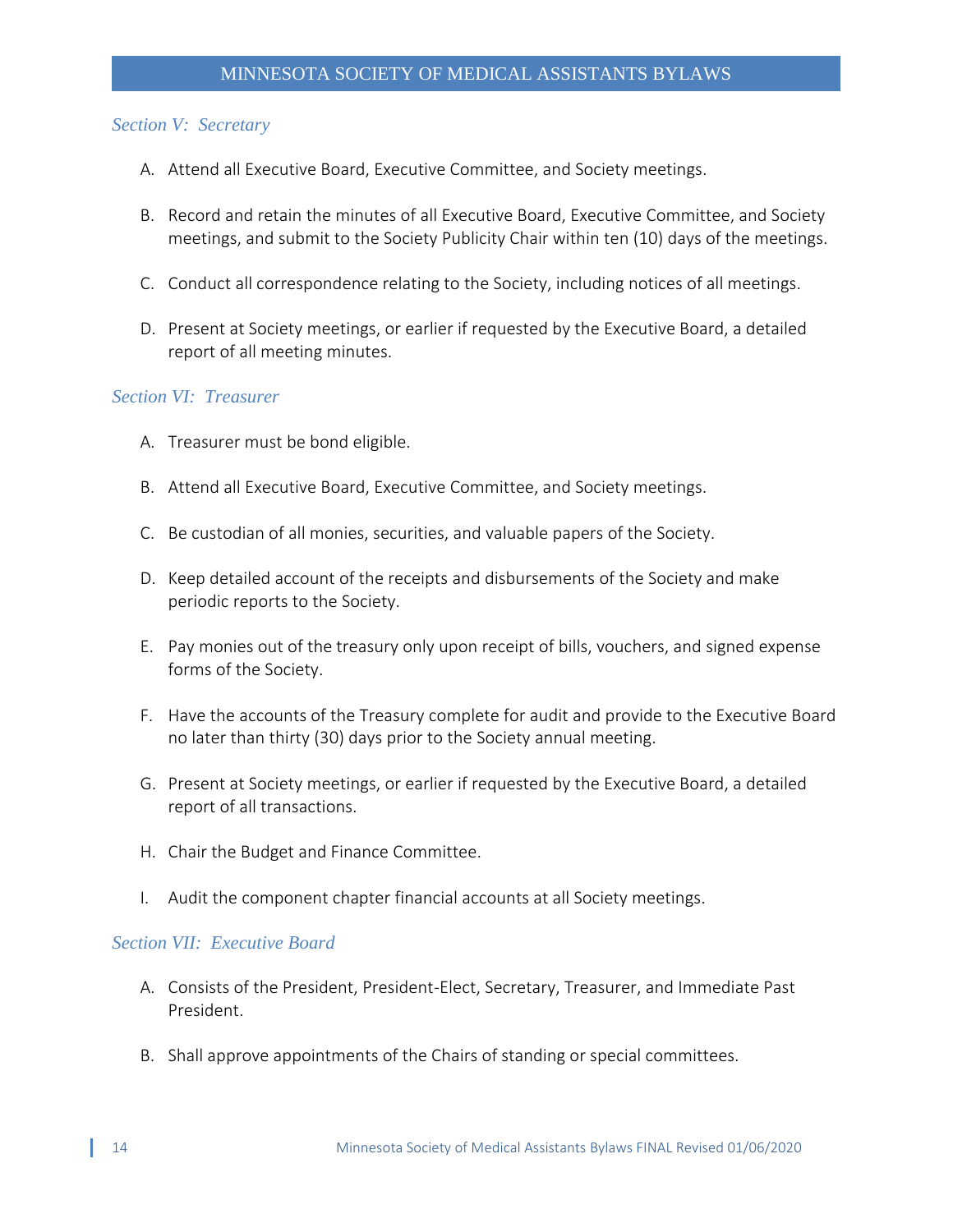C. Transact necessary business of the Society between meetings of the Executive Committee.

#### *Section VIII: Executive Committee*

- A. Consists of members of the Executive Board, the President or designee of component chapters, and Chair of any standing or special committees.
- B. Each of these shall be voting members of the Executive Committee.
- C. Transact necessary business of the Society between Society annual meetings.
- D. Shall approve vacancies in any office.
- E. The Executive Committee shall meet a minimum of twice a year.
- F. Be responsible for creating and updating committee chair duties, executive board member duties, and delegate responsibilities and expectations documents.

## <span id="page-14-0"></span>ARTICLE XIII: COMMITTEES

#### *Section I: Classes of Committees*

- A. There shall be standing committees.
- B. The Executive Board shall confirm the Chair of these committees.

#### *Section II: The Standing Committees*

- A. The standing committees shall be as follows:
	- 1. Membership/Certification
	- 2. Bylaws
	- 3. Website/Social Media
	- 4. Budget and Finance
	- 5. Nominating
	- 6. Legislature
	- 7. Scholarship
	- 8. Historian/Parliamentarian
- B. All Committee Chairs must be members in good standing.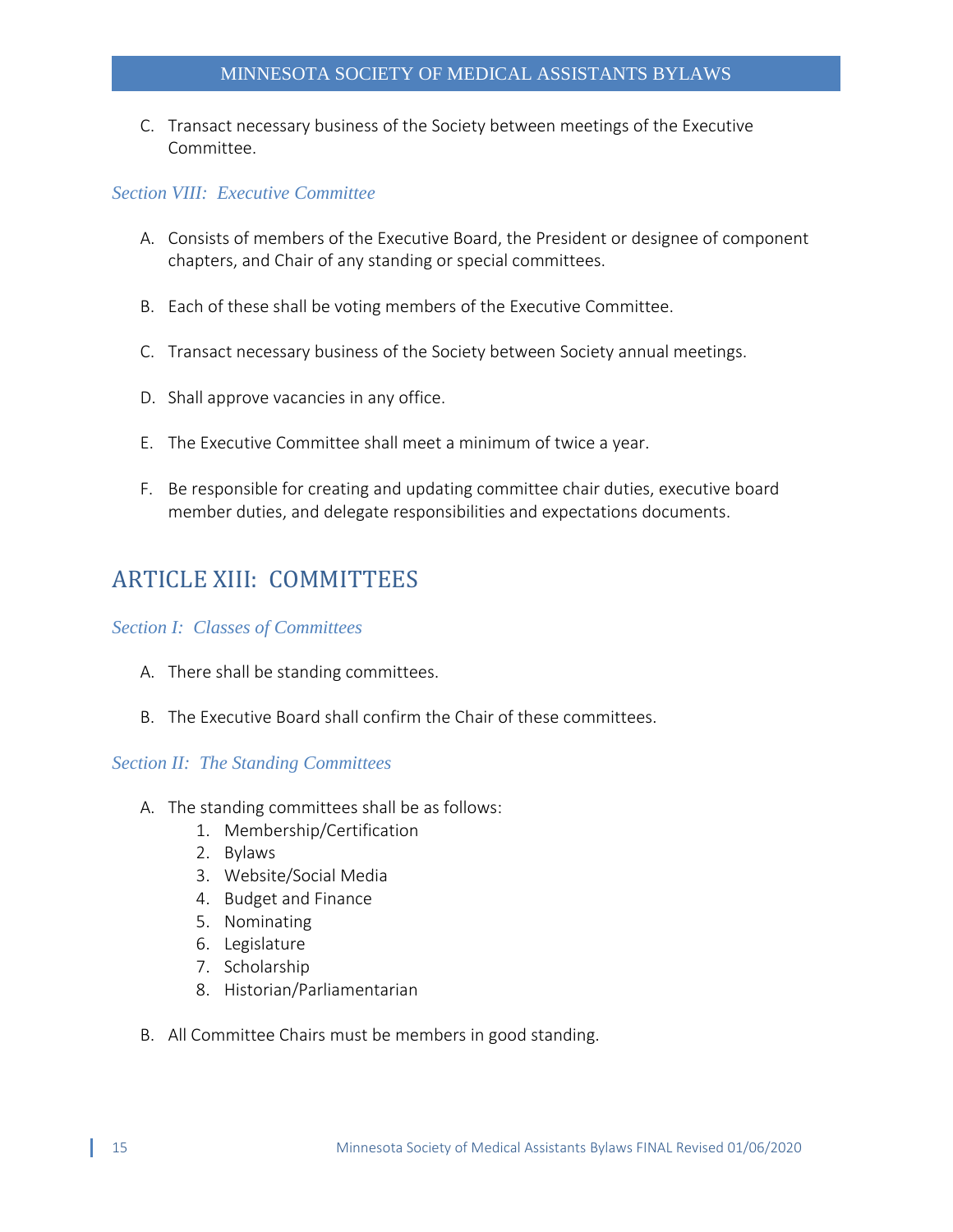- C. At the Society annual meeting, or earlier if requested by the Executive Board, the Chair of each committee shall report to the membership a summary of the activities of that committee.
- D. Standing committees shall be proposed by the Executive Committee.

Specific duties of standing committees have been established as follows:

- 1. Membership/Certification
	- a. Maintain a current roster of Society members.
	- b. Recruit new members.
	- c. Educate all new CMAs regarding the benefits of AAMA membership.
	- d. Connect with program directors regarding Society involvement and AAMA membership.
- 2. Bylaws
	- a. Review bylaws and make recommendations at the Society annual meeting.
	- b. Update bylaws after notification by the AAMA of mandated bylaws changes.
	- c. Following the Society annual meeting, submit for review three (3) copies of any amendments adopted to the AAMA Board of Trustees.
- 3. Website/Social Media
	- a. Shall be responsible for communicating with website developer.
	- b. Works in conjunction with website developer to maintain Society website.
	- c. Maintains Society's Facebook page.
	- d. Chair will post updates and information they receive from the Executive Board, Executive Committee, and chapter presidents regarding meeting minutes, delegate reports, upcoming meetings, and officer information.
		- i. Chapter presidents are responsible for submitting to the Chair information regarding any chapter happenings, such as meetings, conferences the chapter is hosting, etc.
		- ii. The Executive Board is responsible for submitting to the Chair information regarding meeting minutes, upcoming meetings, bylaws, delegate information, officer information, etc.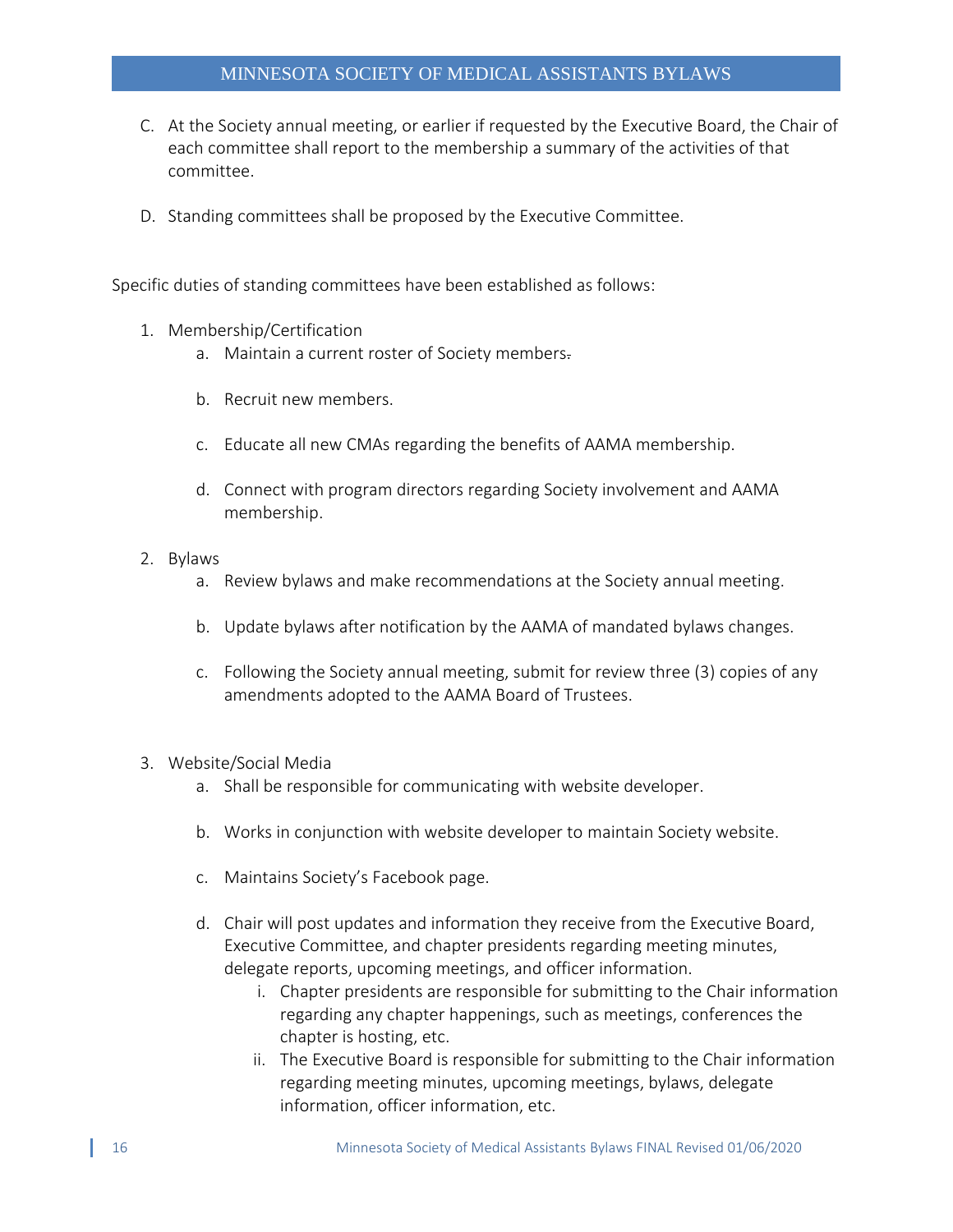- e. Chair is able to post other information on the Society website and Facebook page that they feel is in alignment with the Society values. Examples are job postings, CEU opportunities, educational opportunities, etc.
- 4. Budget and Finance
	- a. Submit a budget to the Executive Committee and an annual report to the Society membership biyearly.
	- b. Shall audit the component chapter's financial accounts annually.
	- c. Be responsible to set the guidelines for reimbursement of the delegates of the AAMA National Conference. Suggestions or changes to these guidelines must be presented to the Executive Board for approval.
- 5. Nominating
	- a. Be responsible for soliciting, screening, and presenting a slate of nominees for elective (open) positions.
- 6. Legislative
	- a. Monitor Minnesota legislative issues that may impact the medical assistant's right to practice or have an impact on our profession.
- 7. Scholarship Committee
	- a. Shall consist of a Scholarship Chair along with two others Society members.
	- b. This committee is responsible for sending scholarship applications, along with instructions, to medical assisting program directors. Once the applications are received, this committee shall review the scholarship applications using a point system. They will review all applications fairly.
	- c. The Chair is responsible for contacting the Treasurer and other appropriate officers within the Society to inform them of the three scholarship recipients.
- 8. Historian/Parliamentarian
	- a. The Historian is responsible for compiling a history book of the Society and keeping the history book up-to-date.
	- b. Shall display the history book at Society conferences.
	- c. The Parliamentarian is responsible for knowing the rules of order and proper procedures for the conduct of Society meetings.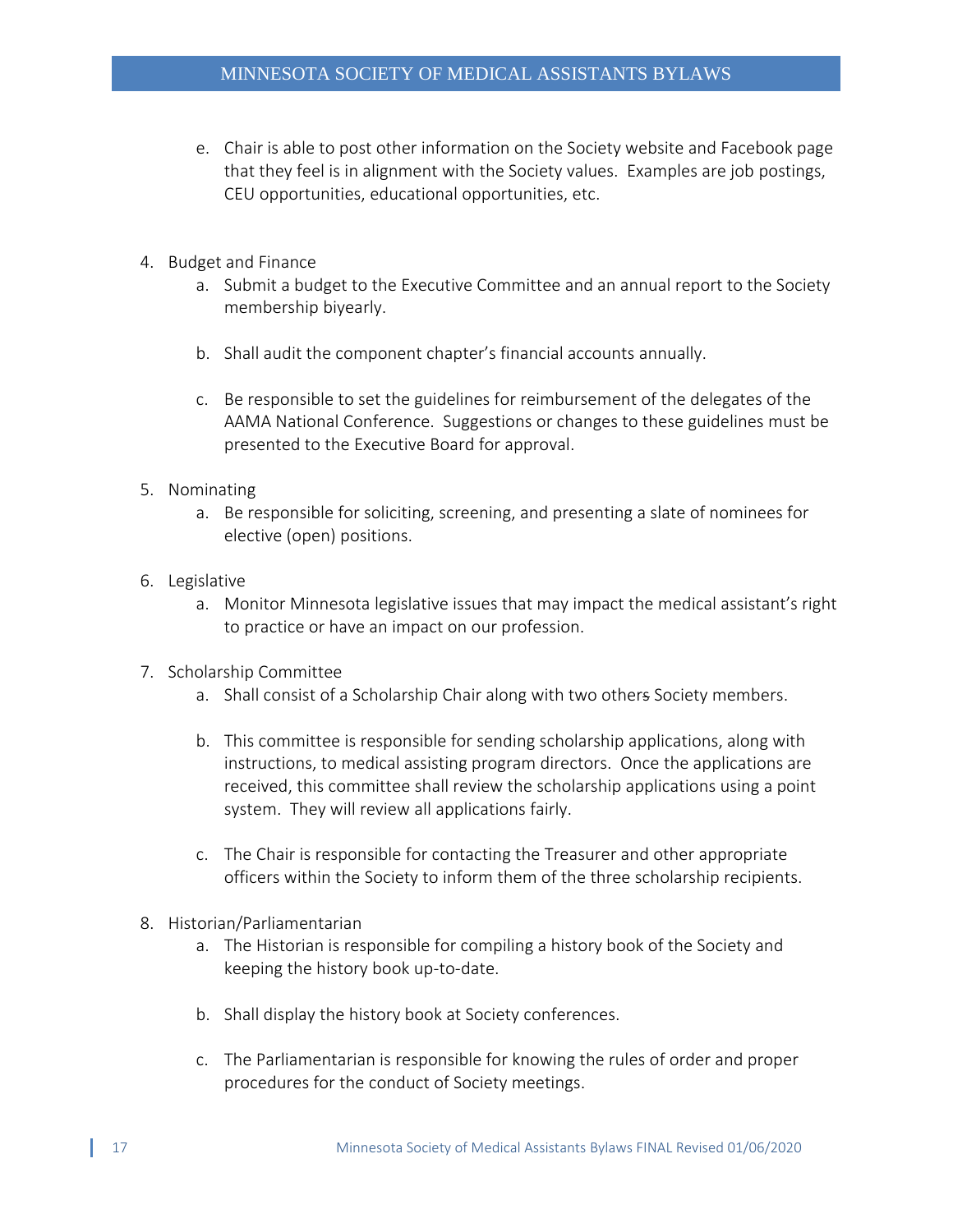## *Section III: Conclusion of Officer and Committee Chair Duties*

- A. Outgoing Committee Chairs and Officers shall, within thirty (30) days, deliver to their successors the materials pertaining to their respective committees and offices.
- B. Outgoing Committee Chairs and Officers shall be mentors to their successors.

## <span id="page-17-0"></span>ARTICLE XIII: MEETINGS

## *Section I: Society Annual Meetings*

- A. Shall be set at such time and place as scheduled by the hosting chapter.
- B. At least thirty (30) days' notice of the Society annual meeting shall be given to all members.
- C. The Society annual meeting shall be open to all guests.
- D. The President shall preside at the meeting and appoint committees as deemed necessary for the organization and operation of each session of the general assembly.
	- 1. The Nominating Chair shall verify credentials and establish that a quorum is present.
	- 2. The voting members shall approve changes to the bylaws, elect officers, and act upon other business as may come before the assembly.
- E. A summary report of activities shall be presented by each Committee Chair.

## *Section II: Executive Board Meetings*

- A. Shall meet at the call of the President or President-Elect to transact necessary business between Executive Committee meetings.
- B. Shall meet a minimum of two (2) times a year.
- C. Shall set the time and place of the Executive Committee meetings.

## *Section III: Executive Committee*

- A. Shall meet a minimum of two (2) times per year.
- B. At least thirty (30) days' notice of these meetings shall be given to each member.